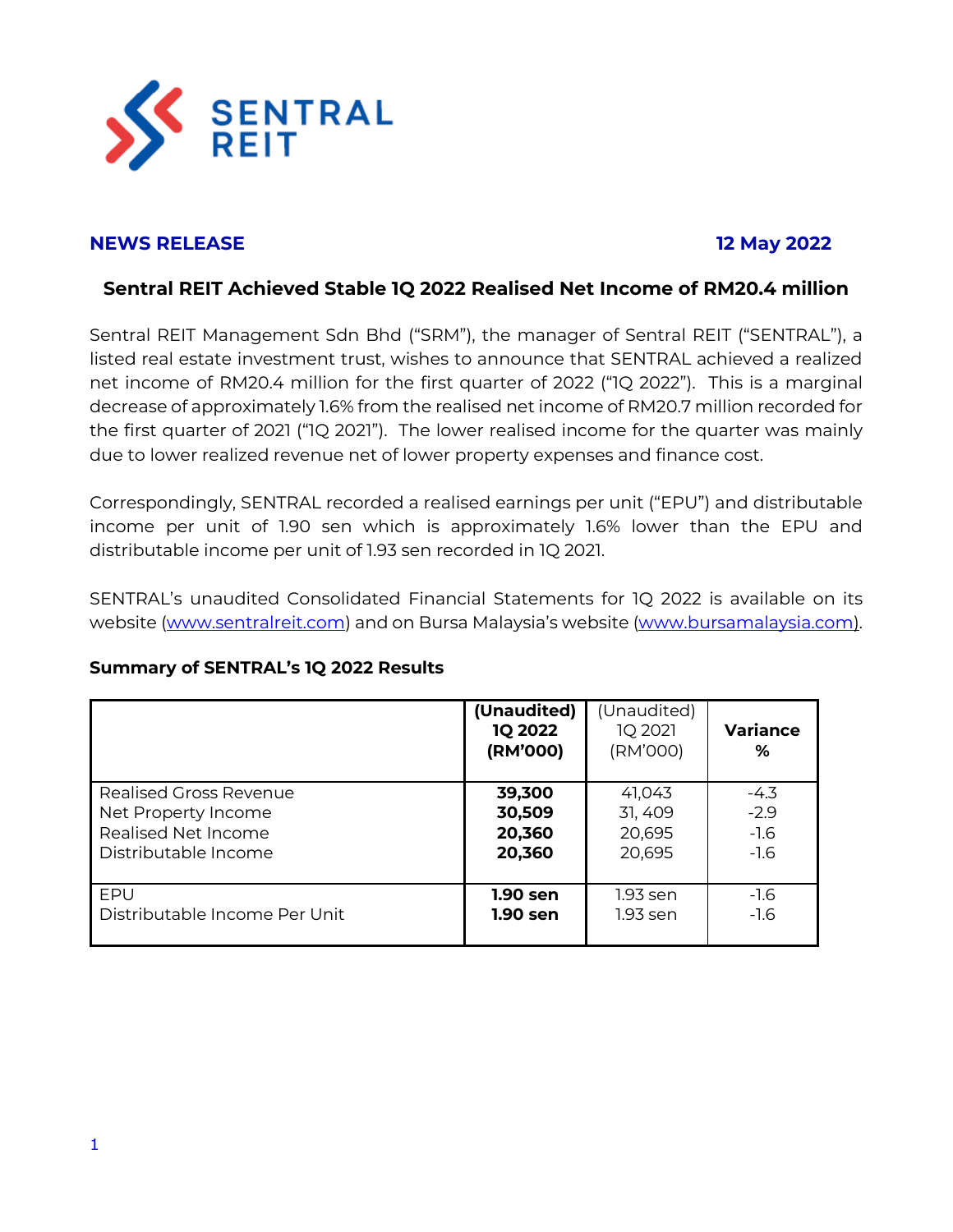Tan Sri Saw Choo Boon, Chairman of SRM said: "The gradual move to the endemic phase is expected to augur well for the Klang Valley office market. While we may still experience some fluctuation in earnings, we remain optimistic that SENTRAL's operation will be able to weather these market uncertainties over time. We will continue to focus on tenant retention to maintain a stable occupancy and healthy weighted average lease expiry ("WALE") for SENTRAL's asset portfolio."

Mr. Derek Teh Wan Wei, Chief Executive Officer of SRM said: "SENTRAL has approximately 511,000 sq. ft. or 28% of its total committed net lettable area due for renewal in 2022, with 5% of these leases due in 1Q 2022. SENTRAL achieved a renewal rate of 56% for these leases due in 1Q 2022. Correspondingly, SENTRAL's average occupancy rate as at 31 March 2022 was lower at 86%. Negotiations are progressing as scheduled for the leases due in the second and third quarter of 2022 which represent 27% and 28% respectively, of the total leases due for renewal in 2022."

He added: "In terms of capital management, SENTRAL had successfully refinanced its RM130 million debt due in March 2022. As part of SENTRAL's proactive capital management initiative to take advantage for the current interest rate environment, we had also initiated early refinancing of SENTRAL's RM77 million term loan which is due in September 2023. The completion of the above refinancing exercises has extended SENTRAL's debt average term to maturity from 3.16 years to 4.05 years. This addresses all of SENTRAL's refinancing needs until 2025."

- End -